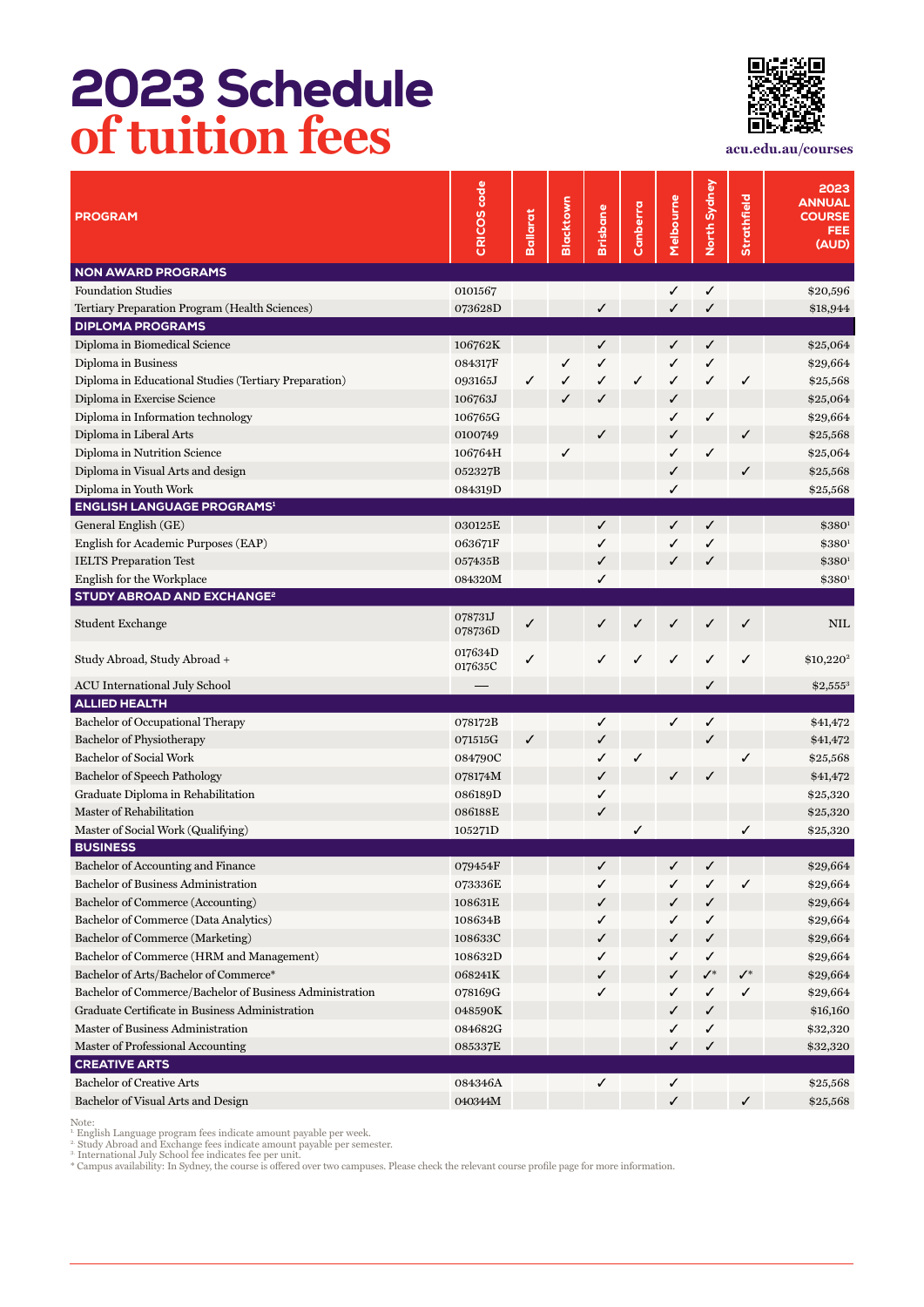| <b>GLOBAL STUDIES AND INTERNATIONAL DEVELOPMENT</b><br>074604D<br>✓<br>\$25,568<br>Bachelor of Applied Public Health/Bachelor of Global Studies<br>079445G<br>\$25,568<br>✓<br>Bachelor of Arts/Bachelor of Global Studies<br>074606B<br>✓<br>✓<br>\$25,568<br>✓<br>Bachelor of Business Administration/Bachelor of Global Studies*<br>$\checkmark^*$<br>074605C<br>$\mathcal{N}^*$<br>\$27,872<br>✓<br>✓<br>$\checkmark^*$<br>Bachelor of Commerce/Bachelor of Global Studies*<br>074607A<br>$\checkmark^*$<br>\$27,872<br>✓<br>✓<br>Bachelor of Theology/Bachelor of Global Studies<br>074608M<br>✓<br>✓<br>\$25,568<br>✓<br>HUMANITIES AND SOCIAL SCIENCES<br><b>Bachelor of Arts</b><br>✓<br>001300B<br>✓<br>✓<br>✓<br>\$25,568<br><b>INFORMATION TECHNOLOGY</b><br>071241F<br>✓<br>\$29,664<br>Bachelor of Information Technology/Bachelor of Business Administration<br>082139B<br>✓<br>\$29,664<br>Graduate Certificate in Information Technology<br>071003J<br>\$16,160<br>✓<br>079874G<br>✓<br>\$32,320<br><b>LAW AND CRIMINOLOGY</b><br>$\checkmark$<br>106767E<br>✓<br>✓<br>✓<br>\$31,216<br>Bachelor of Criminology and Criminal Justice/Bachelor of Laws<br>✓<br>108636M<br>✓<br>\$31,216<br>✓<br>✓<br><b>Bachelor of Laws</b><br>✓<br>079438F<br>✓<br>\$31,216<br>✓<br>✓<br>Bachelor of Laws (Graduate Entry)<br>079434K<br>✓<br>✓<br>✓<br>\$31,216<br>$\checkmark$<br>Bachelor of Arts/Bachelor of Laws*<br>$\checkmark^*$<br>079428G<br>✓<br>\$31,216<br>✓<br>Bachelor of Biomedical Science/Bachelor of Laws<br>088053D<br>✓<br>✓<br>✓<br>\$31,216<br>Bachelor of Business Administration/Bachelor of Laws<br>\$31,216<br>079430C<br>✓<br>✓<br>✓<br>Bachelor of Commerce/Bachelor of Laws<br>079432A<br>✓<br>✓<br>✓<br>✓<br>\$31,216<br>$\checkmark^*$<br>Bachelor of Laws/Bachelor of Global Studies*<br>$\checkmark^*$<br>\$31,216<br>079436G<br>✓<br>✓<br>Bachelor of Philosophy/Bachelor of Laws*<br>$\checkmark^*$<br>\$31,216<br>099393D<br>✓<br>✓<br>$\checkmark^*$<br>Bachelor of Psychological Science/Bachelor of Laws*<br>089312D<br>$\checkmark^*$<br>$\checkmark^*$<br>\$31,216<br>✓<br>Bachelor of Theology/Bachelor of Laws*<br>079440A<br>$\checkmark^*$<br>✓<br>✓<br>$\mathcal{N}^*$<br>\$31,216<br><b>NURSING</b><br><b>Bachelor of Nursing</b><br>001293G<br>✓<br>\$31,008<br>✓<br>✓<br>✓<br>✓<br>✓<br>Bachelor of Nursing (Enrolled Nurses)<br>086187F<br>✓<br>✓<br>✓<br>\$31,008<br>✓<br>✓<br>✓<br>Bachelor of Nursing/Bachelor of Business Administration<br>074588K<br>✓<br>✓<br>\$31,008<br>✓<br><b>NUTRITION AND BIOMEDICAL SCIENCE</b><br>Bachelor of Biomedical Science<br>✓<br>✓<br>084789G<br>✓<br>\$25,568<br>Bachelor of Biomedical Science/Bachelor of Applied Public Health<br>\$25,568<br>088051F<br>✓<br>Bachelor of Biomedical Science/Bachelor of Business Administration<br>088052E<br>✓<br>✓<br>\$28,152<br>✓<br><b>Bachelor of Nutrition Science</b><br>✓<br>094690B<br>✓<br>\$25,568<br>✓<br>Bachelor of Nutrition Science/Bachelor of Business Administration<br>✓<br>\$29,664<br>095926A<br>✓<br>106766F<br>✓<br>Master of Dietetic Practice<br>✓<br>\$36,024<br><b>PHILOSOPHY</b><br>Bachelor of Theology/Bachelor of Philosophy<br>089311E<br>✓<br>✓<br>✓<br>\$23,400<br><b>PROFESSIONAL EDUCATION</b><br>084792A<br>Master of Education (Stream 1/Stream 2)<br>\$25,568<br>✓<br>099127M<br>Graduate Certificate in Educational Leadership<br>099129J<br>✓<br>\$12,784<br>084793M<br>Master of Educational Leadership (Stream 1/Stream 2)<br>✓<br>\$25,568<br>099128K<br><b>PSYCHOLOGY</b><br>Bachelor of Psychological Science<br>✓<br>078173A<br>✓<br>\$25,568<br>Bachelor of Psychological Science (Honours)<br>083215J<br>✓<br>\$25,568<br>✓<br>Bachelor of Psychological Science/Bachelor of Arts<br>✓<br>098379K<br>✓<br>\$25,568<br>Bachelor of Psychological Science/Bachelor of Commerce<br>098380F<br>✓<br>\$28,152<br>✓<br>Bachelor of Psychological Science/Bachelor of Exercise and Sports Science<br>098381E<br>✓<br>✓<br>\$25,568<br>Bachelor of Psychology (Honours)<br>102185D<br>✓<br>\$25,568<br>✓<br>Graduate Diploma in Psychology<br>083210C<br>✓<br>✓<br>\$25,320<br>Master of Professional Psychology<br>085312C<br>\$29,328<br>✓<br>Master of Psychology (Clinical)<br>084338A<br>✓<br>✓<br>\$29,328<br>Master of Psychology (Educational and Developmental)<br>084339M<br>✓<br>\$29,328 | <b>PROGRAM</b>                                | CRICOS code | Ballarat | <b>Blacktown</b> | <b>Brisbane</b> | Canberra | Melbourne | North Sydney | Strathfield | 2023<br><b>ANNUAL</b><br><b>COURSE</b><br><b>FEE</b><br>(AUD) |
|---------------------------------------------------------------------------------------------------------------------------------------------------------------------------------------------------------------------------------------------------------------------------------------------------------------------------------------------------------------------------------------------------------------------------------------------------------------------------------------------------------------------------------------------------------------------------------------------------------------------------------------------------------------------------------------------------------------------------------------------------------------------------------------------------------------------------------------------------------------------------------------------------------------------------------------------------------------------------------------------------------------------------------------------------------------------------------------------------------------------------------------------------------------------------------------------------------------------------------------------------------------------------------------------------------------------------------------------------------------------------------------------------------------------------------------------------------------------------------------------------------------------------------------------------------------------------------------------------------------------------------------------------------------------------------------------------------------------------------------------------------------------------------------------------------------------------------------------------------------------------------------------------------------------------------------------------------------------------------------------------------------------------------------------------------------------------------------------------------------------------------------------------------------------------------------------------------------------------------------------------------------------------------------------------------------------------------------------------------------------------------------------------------------------------------------------------------------------------------------------------------------------------------------------------------------------------------------------------------------------------------------------------------------------------------------------------------------------------------------------------------------------------------------------------------------------------------------------------------------------------------------------------------------------------------------------------------------------------------------------------------------------------------------------------------------------------------------------------------------------------------------------------------------------------------------------------------------------------------------------------------------------------------------------------------------------------------------------------------------------------------------------------------------------------------------------------------------------------------------------------------------------------------------------------------------------------------------------------------------------------------------------------------------------------------------------------------------------------------------------------------------------------------------------------------------------------------------------------------------------------------------------------------------------------------------------------------------------------------------------------------------------------------------------------------------------------------------------------------------------------------------------------------------------------------------------------------------------------------------------------------------------------------------------------------------------------------------------------------------------------------|-----------------------------------------------|-------------|----------|------------------|-----------------|----------|-----------|--------------|-------------|---------------------------------------------------------------|
|                                                                                                                                                                                                                                                                                                                                                                                                                                                                                                                                                                                                                                                                                                                                                                                                                                                                                                                                                                                                                                                                                                                                                                                                                                                                                                                                                                                                                                                                                                                                                                                                                                                                                                                                                                                                                                                                                                                                                                                                                                                                                                                                                                                                                                                                                                                                                                                                                                                                                                                                                                                                                                                                                                                                                                                                                                                                                                                                                                                                                                                                                                                                                                                                                                                                                                                                                                                                                                                                                                                                                                                                                                                                                                                                                                                                                                                                                                                                                                                                                                                                                                                                                                                                                                                                                                                                                                                 |                                               |             |          |                  |                 |          |           |              |             |                                                               |
|                                                                                                                                                                                                                                                                                                                                                                                                                                                                                                                                                                                                                                                                                                                                                                                                                                                                                                                                                                                                                                                                                                                                                                                                                                                                                                                                                                                                                                                                                                                                                                                                                                                                                                                                                                                                                                                                                                                                                                                                                                                                                                                                                                                                                                                                                                                                                                                                                                                                                                                                                                                                                                                                                                                                                                                                                                                                                                                                                                                                                                                                                                                                                                                                                                                                                                                                                                                                                                                                                                                                                                                                                                                                                                                                                                                                                                                                                                                                                                                                                                                                                                                                                                                                                                                                                                                                                                                 | Bachelor of International Development Studies |             |          |                  |                 |          |           |              |             |                                                               |
|                                                                                                                                                                                                                                                                                                                                                                                                                                                                                                                                                                                                                                                                                                                                                                                                                                                                                                                                                                                                                                                                                                                                                                                                                                                                                                                                                                                                                                                                                                                                                                                                                                                                                                                                                                                                                                                                                                                                                                                                                                                                                                                                                                                                                                                                                                                                                                                                                                                                                                                                                                                                                                                                                                                                                                                                                                                                                                                                                                                                                                                                                                                                                                                                                                                                                                                                                                                                                                                                                                                                                                                                                                                                                                                                                                                                                                                                                                                                                                                                                                                                                                                                                                                                                                                                                                                                                                                 |                                               |             |          |                  |                 |          |           |              |             |                                                               |
|                                                                                                                                                                                                                                                                                                                                                                                                                                                                                                                                                                                                                                                                                                                                                                                                                                                                                                                                                                                                                                                                                                                                                                                                                                                                                                                                                                                                                                                                                                                                                                                                                                                                                                                                                                                                                                                                                                                                                                                                                                                                                                                                                                                                                                                                                                                                                                                                                                                                                                                                                                                                                                                                                                                                                                                                                                                                                                                                                                                                                                                                                                                                                                                                                                                                                                                                                                                                                                                                                                                                                                                                                                                                                                                                                                                                                                                                                                                                                                                                                                                                                                                                                                                                                                                                                                                                                                                 |                                               |             |          |                  |                 |          |           |              |             |                                                               |
|                                                                                                                                                                                                                                                                                                                                                                                                                                                                                                                                                                                                                                                                                                                                                                                                                                                                                                                                                                                                                                                                                                                                                                                                                                                                                                                                                                                                                                                                                                                                                                                                                                                                                                                                                                                                                                                                                                                                                                                                                                                                                                                                                                                                                                                                                                                                                                                                                                                                                                                                                                                                                                                                                                                                                                                                                                                                                                                                                                                                                                                                                                                                                                                                                                                                                                                                                                                                                                                                                                                                                                                                                                                                                                                                                                                                                                                                                                                                                                                                                                                                                                                                                                                                                                                                                                                                                                                 |                                               |             |          |                  |                 |          |           |              |             |                                                               |
|                                                                                                                                                                                                                                                                                                                                                                                                                                                                                                                                                                                                                                                                                                                                                                                                                                                                                                                                                                                                                                                                                                                                                                                                                                                                                                                                                                                                                                                                                                                                                                                                                                                                                                                                                                                                                                                                                                                                                                                                                                                                                                                                                                                                                                                                                                                                                                                                                                                                                                                                                                                                                                                                                                                                                                                                                                                                                                                                                                                                                                                                                                                                                                                                                                                                                                                                                                                                                                                                                                                                                                                                                                                                                                                                                                                                                                                                                                                                                                                                                                                                                                                                                                                                                                                                                                                                                                                 |                                               |             |          |                  |                 |          |           |              |             |                                                               |
|                                                                                                                                                                                                                                                                                                                                                                                                                                                                                                                                                                                                                                                                                                                                                                                                                                                                                                                                                                                                                                                                                                                                                                                                                                                                                                                                                                                                                                                                                                                                                                                                                                                                                                                                                                                                                                                                                                                                                                                                                                                                                                                                                                                                                                                                                                                                                                                                                                                                                                                                                                                                                                                                                                                                                                                                                                                                                                                                                                                                                                                                                                                                                                                                                                                                                                                                                                                                                                                                                                                                                                                                                                                                                                                                                                                                                                                                                                                                                                                                                                                                                                                                                                                                                                                                                                                                                                                 |                                               |             |          |                  |                 |          |           |              |             |                                                               |
|                                                                                                                                                                                                                                                                                                                                                                                                                                                                                                                                                                                                                                                                                                                                                                                                                                                                                                                                                                                                                                                                                                                                                                                                                                                                                                                                                                                                                                                                                                                                                                                                                                                                                                                                                                                                                                                                                                                                                                                                                                                                                                                                                                                                                                                                                                                                                                                                                                                                                                                                                                                                                                                                                                                                                                                                                                                                                                                                                                                                                                                                                                                                                                                                                                                                                                                                                                                                                                                                                                                                                                                                                                                                                                                                                                                                                                                                                                                                                                                                                                                                                                                                                                                                                                                                                                                                                                                 |                                               |             |          |                  |                 |          |           |              |             |                                                               |
|                                                                                                                                                                                                                                                                                                                                                                                                                                                                                                                                                                                                                                                                                                                                                                                                                                                                                                                                                                                                                                                                                                                                                                                                                                                                                                                                                                                                                                                                                                                                                                                                                                                                                                                                                                                                                                                                                                                                                                                                                                                                                                                                                                                                                                                                                                                                                                                                                                                                                                                                                                                                                                                                                                                                                                                                                                                                                                                                                                                                                                                                                                                                                                                                                                                                                                                                                                                                                                                                                                                                                                                                                                                                                                                                                                                                                                                                                                                                                                                                                                                                                                                                                                                                                                                                                                                                                                                 |                                               |             |          |                  |                 |          |           |              |             |                                                               |
|                                                                                                                                                                                                                                                                                                                                                                                                                                                                                                                                                                                                                                                                                                                                                                                                                                                                                                                                                                                                                                                                                                                                                                                                                                                                                                                                                                                                                                                                                                                                                                                                                                                                                                                                                                                                                                                                                                                                                                                                                                                                                                                                                                                                                                                                                                                                                                                                                                                                                                                                                                                                                                                                                                                                                                                                                                                                                                                                                                                                                                                                                                                                                                                                                                                                                                                                                                                                                                                                                                                                                                                                                                                                                                                                                                                                                                                                                                                                                                                                                                                                                                                                                                                                                                                                                                                                                                                 |                                               |             |          |                  |                 |          |           |              |             |                                                               |
|                                                                                                                                                                                                                                                                                                                                                                                                                                                                                                                                                                                                                                                                                                                                                                                                                                                                                                                                                                                                                                                                                                                                                                                                                                                                                                                                                                                                                                                                                                                                                                                                                                                                                                                                                                                                                                                                                                                                                                                                                                                                                                                                                                                                                                                                                                                                                                                                                                                                                                                                                                                                                                                                                                                                                                                                                                                                                                                                                                                                                                                                                                                                                                                                                                                                                                                                                                                                                                                                                                                                                                                                                                                                                                                                                                                                                                                                                                                                                                                                                                                                                                                                                                                                                                                                                                                                                                                 | Bachelor of Information Technology            |             |          |                  |                 |          |           |              |             |                                                               |
|                                                                                                                                                                                                                                                                                                                                                                                                                                                                                                                                                                                                                                                                                                                                                                                                                                                                                                                                                                                                                                                                                                                                                                                                                                                                                                                                                                                                                                                                                                                                                                                                                                                                                                                                                                                                                                                                                                                                                                                                                                                                                                                                                                                                                                                                                                                                                                                                                                                                                                                                                                                                                                                                                                                                                                                                                                                                                                                                                                                                                                                                                                                                                                                                                                                                                                                                                                                                                                                                                                                                                                                                                                                                                                                                                                                                                                                                                                                                                                                                                                                                                                                                                                                                                                                                                                                                                                                 |                                               |             |          |                  |                 |          |           |              |             |                                                               |
|                                                                                                                                                                                                                                                                                                                                                                                                                                                                                                                                                                                                                                                                                                                                                                                                                                                                                                                                                                                                                                                                                                                                                                                                                                                                                                                                                                                                                                                                                                                                                                                                                                                                                                                                                                                                                                                                                                                                                                                                                                                                                                                                                                                                                                                                                                                                                                                                                                                                                                                                                                                                                                                                                                                                                                                                                                                                                                                                                                                                                                                                                                                                                                                                                                                                                                                                                                                                                                                                                                                                                                                                                                                                                                                                                                                                                                                                                                                                                                                                                                                                                                                                                                                                                                                                                                                                                                                 |                                               |             |          |                  |                 |          |           |              |             |                                                               |
|                                                                                                                                                                                                                                                                                                                                                                                                                                                                                                                                                                                                                                                                                                                                                                                                                                                                                                                                                                                                                                                                                                                                                                                                                                                                                                                                                                                                                                                                                                                                                                                                                                                                                                                                                                                                                                                                                                                                                                                                                                                                                                                                                                                                                                                                                                                                                                                                                                                                                                                                                                                                                                                                                                                                                                                                                                                                                                                                                                                                                                                                                                                                                                                                                                                                                                                                                                                                                                                                                                                                                                                                                                                                                                                                                                                                                                                                                                                                                                                                                                                                                                                                                                                                                                                                                                                                                                                 | Master of Information Technology              |             |          |                  |                 |          |           |              |             |                                                               |
|                                                                                                                                                                                                                                                                                                                                                                                                                                                                                                                                                                                                                                                                                                                                                                                                                                                                                                                                                                                                                                                                                                                                                                                                                                                                                                                                                                                                                                                                                                                                                                                                                                                                                                                                                                                                                                                                                                                                                                                                                                                                                                                                                                                                                                                                                                                                                                                                                                                                                                                                                                                                                                                                                                                                                                                                                                                                                                                                                                                                                                                                                                                                                                                                                                                                                                                                                                                                                                                                                                                                                                                                                                                                                                                                                                                                                                                                                                                                                                                                                                                                                                                                                                                                                                                                                                                                                                                 |                                               |             |          |                  |                 |          |           |              |             |                                                               |
|                                                                                                                                                                                                                                                                                                                                                                                                                                                                                                                                                                                                                                                                                                                                                                                                                                                                                                                                                                                                                                                                                                                                                                                                                                                                                                                                                                                                                                                                                                                                                                                                                                                                                                                                                                                                                                                                                                                                                                                                                                                                                                                                                                                                                                                                                                                                                                                                                                                                                                                                                                                                                                                                                                                                                                                                                                                                                                                                                                                                                                                                                                                                                                                                                                                                                                                                                                                                                                                                                                                                                                                                                                                                                                                                                                                                                                                                                                                                                                                                                                                                                                                                                                                                                                                                                                                                                                                 | Bachelor of Criminology and Criminal Justice  |             |          |                  |                 |          |           |              |             |                                                               |
|                                                                                                                                                                                                                                                                                                                                                                                                                                                                                                                                                                                                                                                                                                                                                                                                                                                                                                                                                                                                                                                                                                                                                                                                                                                                                                                                                                                                                                                                                                                                                                                                                                                                                                                                                                                                                                                                                                                                                                                                                                                                                                                                                                                                                                                                                                                                                                                                                                                                                                                                                                                                                                                                                                                                                                                                                                                                                                                                                                                                                                                                                                                                                                                                                                                                                                                                                                                                                                                                                                                                                                                                                                                                                                                                                                                                                                                                                                                                                                                                                                                                                                                                                                                                                                                                                                                                                                                 |                                               |             |          |                  |                 |          |           |              |             |                                                               |
|                                                                                                                                                                                                                                                                                                                                                                                                                                                                                                                                                                                                                                                                                                                                                                                                                                                                                                                                                                                                                                                                                                                                                                                                                                                                                                                                                                                                                                                                                                                                                                                                                                                                                                                                                                                                                                                                                                                                                                                                                                                                                                                                                                                                                                                                                                                                                                                                                                                                                                                                                                                                                                                                                                                                                                                                                                                                                                                                                                                                                                                                                                                                                                                                                                                                                                                                                                                                                                                                                                                                                                                                                                                                                                                                                                                                                                                                                                                                                                                                                                                                                                                                                                                                                                                                                                                                                                                 |                                               |             |          |                  |                 |          |           |              |             |                                                               |
|                                                                                                                                                                                                                                                                                                                                                                                                                                                                                                                                                                                                                                                                                                                                                                                                                                                                                                                                                                                                                                                                                                                                                                                                                                                                                                                                                                                                                                                                                                                                                                                                                                                                                                                                                                                                                                                                                                                                                                                                                                                                                                                                                                                                                                                                                                                                                                                                                                                                                                                                                                                                                                                                                                                                                                                                                                                                                                                                                                                                                                                                                                                                                                                                                                                                                                                                                                                                                                                                                                                                                                                                                                                                                                                                                                                                                                                                                                                                                                                                                                                                                                                                                                                                                                                                                                                                                                                 |                                               |             |          |                  |                 |          |           |              |             |                                                               |
|                                                                                                                                                                                                                                                                                                                                                                                                                                                                                                                                                                                                                                                                                                                                                                                                                                                                                                                                                                                                                                                                                                                                                                                                                                                                                                                                                                                                                                                                                                                                                                                                                                                                                                                                                                                                                                                                                                                                                                                                                                                                                                                                                                                                                                                                                                                                                                                                                                                                                                                                                                                                                                                                                                                                                                                                                                                                                                                                                                                                                                                                                                                                                                                                                                                                                                                                                                                                                                                                                                                                                                                                                                                                                                                                                                                                                                                                                                                                                                                                                                                                                                                                                                                                                                                                                                                                                                                 |                                               |             |          |                  |                 |          |           |              |             |                                                               |
|                                                                                                                                                                                                                                                                                                                                                                                                                                                                                                                                                                                                                                                                                                                                                                                                                                                                                                                                                                                                                                                                                                                                                                                                                                                                                                                                                                                                                                                                                                                                                                                                                                                                                                                                                                                                                                                                                                                                                                                                                                                                                                                                                                                                                                                                                                                                                                                                                                                                                                                                                                                                                                                                                                                                                                                                                                                                                                                                                                                                                                                                                                                                                                                                                                                                                                                                                                                                                                                                                                                                                                                                                                                                                                                                                                                                                                                                                                                                                                                                                                                                                                                                                                                                                                                                                                                                                                                 |                                               |             |          |                  |                 |          |           |              |             |                                                               |
|                                                                                                                                                                                                                                                                                                                                                                                                                                                                                                                                                                                                                                                                                                                                                                                                                                                                                                                                                                                                                                                                                                                                                                                                                                                                                                                                                                                                                                                                                                                                                                                                                                                                                                                                                                                                                                                                                                                                                                                                                                                                                                                                                                                                                                                                                                                                                                                                                                                                                                                                                                                                                                                                                                                                                                                                                                                                                                                                                                                                                                                                                                                                                                                                                                                                                                                                                                                                                                                                                                                                                                                                                                                                                                                                                                                                                                                                                                                                                                                                                                                                                                                                                                                                                                                                                                                                                                                 |                                               |             |          |                  |                 |          |           |              |             |                                                               |
|                                                                                                                                                                                                                                                                                                                                                                                                                                                                                                                                                                                                                                                                                                                                                                                                                                                                                                                                                                                                                                                                                                                                                                                                                                                                                                                                                                                                                                                                                                                                                                                                                                                                                                                                                                                                                                                                                                                                                                                                                                                                                                                                                                                                                                                                                                                                                                                                                                                                                                                                                                                                                                                                                                                                                                                                                                                                                                                                                                                                                                                                                                                                                                                                                                                                                                                                                                                                                                                                                                                                                                                                                                                                                                                                                                                                                                                                                                                                                                                                                                                                                                                                                                                                                                                                                                                                                                                 |                                               |             |          |                  |                 |          |           |              |             |                                                               |
|                                                                                                                                                                                                                                                                                                                                                                                                                                                                                                                                                                                                                                                                                                                                                                                                                                                                                                                                                                                                                                                                                                                                                                                                                                                                                                                                                                                                                                                                                                                                                                                                                                                                                                                                                                                                                                                                                                                                                                                                                                                                                                                                                                                                                                                                                                                                                                                                                                                                                                                                                                                                                                                                                                                                                                                                                                                                                                                                                                                                                                                                                                                                                                                                                                                                                                                                                                                                                                                                                                                                                                                                                                                                                                                                                                                                                                                                                                                                                                                                                                                                                                                                                                                                                                                                                                                                                                                 |                                               |             |          |                  |                 |          |           |              |             |                                                               |
|                                                                                                                                                                                                                                                                                                                                                                                                                                                                                                                                                                                                                                                                                                                                                                                                                                                                                                                                                                                                                                                                                                                                                                                                                                                                                                                                                                                                                                                                                                                                                                                                                                                                                                                                                                                                                                                                                                                                                                                                                                                                                                                                                                                                                                                                                                                                                                                                                                                                                                                                                                                                                                                                                                                                                                                                                                                                                                                                                                                                                                                                                                                                                                                                                                                                                                                                                                                                                                                                                                                                                                                                                                                                                                                                                                                                                                                                                                                                                                                                                                                                                                                                                                                                                                                                                                                                                                                 |                                               |             |          |                  |                 |          |           |              |             |                                                               |
|                                                                                                                                                                                                                                                                                                                                                                                                                                                                                                                                                                                                                                                                                                                                                                                                                                                                                                                                                                                                                                                                                                                                                                                                                                                                                                                                                                                                                                                                                                                                                                                                                                                                                                                                                                                                                                                                                                                                                                                                                                                                                                                                                                                                                                                                                                                                                                                                                                                                                                                                                                                                                                                                                                                                                                                                                                                                                                                                                                                                                                                                                                                                                                                                                                                                                                                                                                                                                                                                                                                                                                                                                                                                                                                                                                                                                                                                                                                                                                                                                                                                                                                                                                                                                                                                                                                                                                                 |                                               |             |          |                  |                 |          |           |              |             |                                                               |
|                                                                                                                                                                                                                                                                                                                                                                                                                                                                                                                                                                                                                                                                                                                                                                                                                                                                                                                                                                                                                                                                                                                                                                                                                                                                                                                                                                                                                                                                                                                                                                                                                                                                                                                                                                                                                                                                                                                                                                                                                                                                                                                                                                                                                                                                                                                                                                                                                                                                                                                                                                                                                                                                                                                                                                                                                                                                                                                                                                                                                                                                                                                                                                                                                                                                                                                                                                                                                                                                                                                                                                                                                                                                                                                                                                                                                                                                                                                                                                                                                                                                                                                                                                                                                                                                                                                                                                                 |                                               |             |          |                  |                 |          |           |              |             |                                                               |
|                                                                                                                                                                                                                                                                                                                                                                                                                                                                                                                                                                                                                                                                                                                                                                                                                                                                                                                                                                                                                                                                                                                                                                                                                                                                                                                                                                                                                                                                                                                                                                                                                                                                                                                                                                                                                                                                                                                                                                                                                                                                                                                                                                                                                                                                                                                                                                                                                                                                                                                                                                                                                                                                                                                                                                                                                                                                                                                                                                                                                                                                                                                                                                                                                                                                                                                                                                                                                                                                                                                                                                                                                                                                                                                                                                                                                                                                                                                                                                                                                                                                                                                                                                                                                                                                                                                                                                                 |                                               |             |          |                  |                 |          |           |              |             |                                                               |
|                                                                                                                                                                                                                                                                                                                                                                                                                                                                                                                                                                                                                                                                                                                                                                                                                                                                                                                                                                                                                                                                                                                                                                                                                                                                                                                                                                                                                                                                                                                                                                                                                                                                                                                                                                                                                                                                                                                                                                                                                                                                                                                                                                                                                                                                                                                                                                                                                                                                                                                                                                                                                                                                                                                                                                                                                                                                                                                                                                                                                                                                                                                                                                                                                                                                                                                                                                                                                                                                                                                                                                                                                                                                                                                                                                                                                                                                                                                                                                                                                                                                                                                                                                                                                                                                                                                                                                                 |                                               |             |          |                  |                 |          |           |              |             |                                                               |
|                                                                                                                                                                                                                                                                                                                                                                                                                                                                                                                                                                                                                                                                                                                                                                                                                                                                                                                                                                                                                                                                                                                                                                                                                                                                                                                                                                                                                                                                                                                                                                                                                                                                                                                                                                                                                                                                                                                                                                                                                                                                                                                                                                                                                                                                                                                                                                                                                                                                                                                                                                                                                                                                                                                                                                                                                                                                                                                                                                                                                                                                                                                                                                                                                                                                                                                                                                                                                                                                                                                                                                                                                                                                                                                                                                                                                                                                                                                                                                                                                                                                                                                                                                                                                                                                                                                                                                                 |                                               |             |          |                  |                 |          |           |              |             |                                                               |
|                                                                                                                                                                                                                                                                                                                                                                                                                                                                                                                                                                                                                                                                                                                                                                                                                                                                                                                                                                                                                                                                                                                                                                                                                                                                                                                                                                                                                                                                                                                                                                                                                                                                                                                                                                                                                                                                                                                                                                                                                                                                                                                                                                                                                                                                                                                                                                                                                                                                                                                                                                                                                                                                                                                                                                                                                                                                                                                                                                                                                                                                                                                                                                                                                                                                                                                                                                                                                                                                                                                                                                                                                                                                                                                                                                                                                                                                                                                                                                                                                                                                                                                                                                                                                                                                                                                                                                                 |                                               |             |          |                  |                 |          |           |              |             |                                                               |
|                                                                                                                                                                                                                                                                                                                                                                                                                                                                                                                                                                                                                                                                                                                                                                                                                                                                                                                                                                                                                                                                                                                                                                                                                                                                                                                                                                                                                                                                                                                                                                                                                                                                                                                                                                                                                                                                                                                                                                                                                                                                                                                                                                                                                                                                                                                                                                                                                                                                                                                                                                                                                                                                                                                                                                                                                                                                                                                                                                                                                                                                                                                                                                                                                                                                                                                                                                                                                                                                                                                                                                                                                                                                                                                                                                                                                                                                                                                                                                                                                                                                                                                                                                                                                                                                                                                                                                                 |                                               |             |          |                  |                 |          |           |              |             |                                                               |
|                                                                                                                                                                                                                                                                                                                                                                                                                                                                                                                                                                                                                                                                                                                                                                                                                                                                                                                                                                                                                                                                                                                                                                                                                                                                                                                                                                                                                                                                                                                                                                                                                                                                                                                                                                                                                                                                                                                                                                                                                                                                                                                                                                                                                                                                                                                                                                                                                                                                                                                                                                                                                                                                                                                                                                                                                                                                                                                                                                                                                                                                                                                                                                                                                                                                                                                                                                                                                                                                                                                                                                                                                                                                                                                                                                                                                                                                                                                                                                                                                                                                                                                                                                                                                                                                                                                                                                                 |                                               |             |          |                  |                 |          |           |              |             |                                                               |
|                                                                                                                                                                                                                                                                                                                                                                                                                                                                                                                                                                                                                                                                                                                                                                                                                                                                                                                                                                                                                                                                                                                                                                                                                                                                                                                                                                                                                                                                                                                                                                                                                                                                                                                                                                                                                                                                                                                                                                                                                                                                                                                                                                                                                                                                                                                                                                                                                                                                                                                                                                                                                                                                                                                                                                                                                                                                                                                                                                                                                                                                                                                                                                                                                                                                                                                                                                                                                                                                                                                                                                                                                                                                                                                                                                                                                                                                                                                                                                                                                                                                                                                                                                                                                                                                                                                                                                                 |                                               |             |          |                  |                 |          |           |              |             |                                                               |
|                                                                                                                                                                                                                                                                                                                                                                                                                                                                                                                                                                                                                                                                                                                                                                                                                                                                                                                                                                                                                                                                                                                                                                                                                                                                                                                                                                                                                                                                                                                                                                                                                                                                                                                                                                                                                                                                                                                                                                                                                                                                                                                                                                                                                                                                                                                                                                                                                                                                                                                                                                                                                                                                                                                                                                                                                                                                                                                                                                                                                                                                                                                                                                                                                                                                                                                                                                                                                                                                                                                                                                                                                                                                                                                                                                                                                                                                                                                                                                                                                                                                                                                                                                                                                                                                                                                                                                                 |                                               |             |          |                  |                 |          |           |              |             |                                                               |
|                                                                                                                                                                                                                                                                                                                                                                                                                                                                                                                                                                                                                                                                                                                                                                                                                                                                                                                                                                                                                                                                                                                                                                                                                                                                                                                                                                                                                                                                                                                                                                                                                                                                                                                                                                                                                                                                                                                                                                                                                                                                                                                                                                                                                                                                                                                                                                                                                                                                                                                                                                                                                                                                                                                                                                                                                                                                                                                                                                                                                                                                                                                                                                                                                                                                                                                                                                                                                                                                                                                                                                                                                                                                                                                                                                                                                                                                                                                                                                                                                                                                                                                                                                                                                                                                                                                                                                                 |                                               |             |          |                  |                 |          |           |              |             |                                                               |
|                                                                                                                                                                                                                                                                                                                                                                                                                                                                                                                                                                                                                                                                                                                                                                                                                                                                                                                                                                                                                                                                                                                                                                                                                                                                                                                                                                                                                                                                                                                                                                                                                                                                                                                                                                                                                                                                                                                                                                                                                                                                                                                                                                                                                                                                                                                                                                                                                                                                                                                                                                                                                                                                                                                                                                                                                                                                                                                                                                                                                                                                                                                                                                                                                                                                                                                                                                                                                                                                                                                                                                                                                                                                                                                                                                                                                                                                                                                                                                                                                                                                                                                                                                                                                                                                                                                                                                                 |                                               |             |          |                  |                 |          |           |              |             |                                                               |
|                                                                                                                                                                                                                                                                                                                                                                                                                                                                                                                                                                                                                                                                                                                                                                                                                                                                                                                                                                                                                                                                                                                                                                                                                                                                                                                                                                                                                                                                                                                                                                                                                                                                                                                                                                                                                                                                                                                                                                                                                                                                                                                                                                                                                                                                                                                                                                                                                                                                                                                                                                                                                                                                                                                                                                                                                                                                                                                                                                                                                                                                                                                                                                                                                                                                                                                                                                                                                                                                                                                                                                                                                                                                                                                                                                                                                                                                                                                                                                                                                                                                                                                                                                                                                                                                                                                                                                                 |                                               |             |          |                  |                 |          |           |              |             |                                                               |
|                                                                                                                                                                                                                                                                                                                                                                                                                                                                                                                                                                                                                                                                                                                                                                                                                                                                                                                                                                                                                                                                                                                                                                                                                                                                                                                                                                                                                                                                                                                                                                                                                                                                                                                                                                                                                                                                                                                                                                                                                                                                                                                                                                                                                                                                                                                                                                                                                                                                                                                                                                                                                                                                                                                                                                                                                                                                                                                                                                                                                                                                                                                                                                                                                                                                                                                                                                                                                                                                                                                                                                                                                                                                                                                                                                                                                                                                                                                                                                                                                                                                                                                                                                                                                                                                                                                                                                                 |                                               |             |          |                  |                 |          |           |              |             |                                                               |
|                                                                                                                                                                                                                                                                                                                                                                                                                                                                                                                                                                                                                                                                                                                                                                                                                                                                                                                                                                                                                                                                                                                                                                                                                                                                                                                                                                                                                                                                                                                                                                                                                                                                                                                                                                                                                                                                                                                                                                                                                                                                                                                                                                                                                                                                                                                                                                                                                                                                                                                                                                                                                                                                                                                                                                                                                                                                                                                                                                                                                                                                                                                                                                                                                                                                                                                                                                                                                                                                                                                                                                                                                                                                                                                                                                                                                                                                                                                                                                                                                                                                                                                                                                                                                                                                                                                                                                                 |                                               |             |          |                  |                 |          |           |              |             |                                                               |
|                                                                                                                                                                                                                                                                                                                                                                                                                                                                                                                                                                                                                                                                                                                                                                                                                                                                                                                                                                                                                                                                                                                                                                                                                                                                                                                                                                                                                                                                                                                                                                                                                                                                                                                                                                                                                                                                                                                                                                                                                                                                                                                                                                                                                                                                                                                                                                                                                                                                                                                                                                                                                                                                                                                                                                                                                                                                                                                                                                                                                                                                                                                                                                                                                                                                                                                                                                                                                                                                                                                                                                                                                                                                                                                                                                                                                                                                                                                                                                                                                                                                                                                                                                                                                                                                                                                                                                                 |                                               |             |          |                  |                 |          |           |              |             |                                                               |
|                                                                                                                                                                                                                                                                                                                                                                                                                                                                                                                                                                                                                                                                                                                                                                                                                                                                                                                                                                                                                                                                                                                                                                                                                                                                                                                                                                                                                                                                                                                                                                                                                                                                                                                                                                                                                                                                                                                                                                                                                                                                                                                                                                                                                                                                                                                                                                                                                                                                                                                                                                                                                                                                                                                                                                                                                                                                                                                                                                                                                                                                                                                                                                                                                                                                                                                                                                                                                                                                                                                                                                                                                                                                                                                                                                                                                                                                                                                                                                                                                                                                                                                                                                                                                                                                                                                                                                                 |                                               |             |          |                  |                 |          |           |              |             |                                                               |
|                                                                                                                                                                                                                                                                                                                                                                                                                                                                                                                                                                                                                                                                                                                                                                                                                                                                                                                                                                                                                                                                                                                                                                                                                                                                                                                                                                                                                                                                                                                                                                                                                                                                                                                                                                                                                                                                                                                                                                                                                                                                                                                                                                                                                                                                                                                                                                                                                                                                                                                                                                                                                                                                                                                                                                                                                                                                                                                                                                                                                                                                                                                                                                                                                                                                                                                                                                                                                                                                                                                                                                                                                                                                                                                                                                                                                                                                                                                                                                                                                                                                                                                                                                                                                                                                                                                                                                                 |                                               |             |          |                  |                 |          |           |              |             |                                                               |
|                                                                                                                                                                                                                                                                                                                                                                                                                                                                                                                                                                                                                                                                                                                                                                                                                                                                                                                                                                                                                                                                                                                                                                                                                                                                                                                                                                                                                                                                                                                                                                                                                                                                                                                                                                                                                                                                                                                                                                                                                                                                                                                                                                                                                                                                                                                                                                                                                                                                                                                                                                                                                                                                                                                                                                                                                                                                                                                                                                                                                                                                                                                                                                                                                                                                                                                                                                                                                                                                                                                                                                                                                                                                                                                                                                                                                                                                                                                                                                                                                                                                                                                                                                                                                                                                                                                                                                                 |                                               |             |          |                  |                 |          |           |              |             |                                                               |
|                                                                                                                                                                                                                                                                                                                                                                                                                                                                                                                                                                                                                                                                                                                                                                                                                                                                                                                                                                                                                                                                                                                                                                                                                                                                                                                                                                                                                                                                                                                                                                                                                                                                                                                                                                                                                                                                                                                                                                                                                                                                                                                                                                                                                                                                                                                                                                                                                                                                                                                                                                                                                                                                                                                                                                                                                                                                                                                                                                                                                                                                                                                                                                                                                                                                                                                                                                                                                                                                                                                                                                                                                                                                                                                                                                                                                                                                                                                                                                                                                                                                                                                                                                                                                                                                                                                                                                                 |                                               |             |          |                  |                 |          |           |              |             |                                                               |
|                                                                                                                                                                                                                                                                                                                                                                                                                                                                                                                                                                                                                                                                                                                                                                                                                                                                                                                                                                                                                                                                                                                                                                                                                                                                                                                                                                                                                                                                                                                                                                                                                                                                                                                                                                                                                                                                                                                                                                                                                                                                                                                                                                                                                                                                                                                                                                                                                                                                                                                                                                                                                                                                                                                                                                                                                                                                                                                                                                                                                                                                                                                                                                                                                                                                                                                                                                                                                                                                                                                                                                                                                                                                                                                                                                                                                                                                                                                                                                                                                                                                                                                                                                                                                                                                                                                                                                                 |                                               |             |          |                  |                 |          |           |              |             |                                                               |
|                                                                                                                                                                                                                                                                                                                                                                                                                                                                                                                                                                                                                                                                                                                                                                                                                                                                                                                                                                                                                                                                                                                                                                                                                                                                                                                                                                                                                                                                                                                                                                                                                                                                                                                                                                                                                                                                                                                                                                                                                                                                                                                                                                                                                                                                                                                                                                                                                                                                                                                                                                                                                                                                                                                                                                                                                                                                                                                                                                                                                                                                                                                                                                                                                                                                                                                                                                                                                                                                                                                                                                                                                                                                                                                                                                                                                                                                                                                                                                                                                                                                                                                                                                                                                                                                                                                                                                                 |                                               |             |          |                  |                 |          |           |              |             |                                                               |
|                                                                                                                                                                                                                                                                                                                                                                                                                                                                                                                                                                                                                                                                                                                                                                                                                                                                                                                                                                                                                                                                                                                                                                                                                                                                                                                                                                                                                                                                                                                                                                                                                                                                                                                                                                                                                                                                                                                                                                                                                                                                                                                                                                                                                                                                                                                                                                                                                                                                                                                                                                                                                                                                                                                                                                                                                                                                                                                                                                                                                                                                                                                                                                                                                                                                                                                                                                                                                                                                                                                                                                                                                                                                                                                                                                                                                                                                                                                                                                                                                                                                                                                                                                                                                                                                                                                                                                                 |                                               |             |          |                  |                 |          |           |              |             |                                                               |
|                                                                                                                                                                                                                                                                                                                                                                                                                                                                                                                                                                                                                                                                                                                                                                                                                                                                                                                                                                                                                                                                                                                                                                                                                                                                                                                                                                                                                                                                                                                                                                                                                                                                                                                                                                                                                                                                                                                                                                                                                                                                                                                                                                                                                                                                                                                                                                                                                                                                                                                                                                                                                                                                                                                                                                                                                                                                                                                                                                                                                                                                                                                                                                                                                                                                                                                                                                                                                                                                                                                                                                                                                                                                                                                                                                                                                                                                                                                                                                                                                                                                                                                                                                                                                                                                                                                                                                                 |                                               |             |          |                  |                 |          |           |              |             |                                                               |
|                                                                                                                                                                                                                                                                                                                                                                                                                                                                                                                                                                                                                                                                                                                                                                                                                                                                                                                                                                                                                                                                                                                                                                                                                                                                                                                                                                                                                                                                                                                                                                                                                                                                                                                                                                                                                                                                                                                                                                                                                                                                                                                                                                                                                                                                                                                                                                                                                                                                                                                                                                                                                                                                                                                                                                                                                                                                                                                                                                                                                                                                                                                                                                                                                                                                                                                                                                                                                                                                                                                                                                                                                                                                                                                                                                                                                                                                                                                                                                                                                                                                                                                                                                                                                                                                                                                                                                                 |                                               |             |          |                  |                 |          |           |              |             |                                                               |
|                                                                                                                                                                                                                                                                                                                                                                                                                                                                                                                                                                                                                                                                                                                                                                                                                                                                                                                                                                                                                                                                                                                                                                                                                                                                                                                                                                                                                                                                                                                                                                                                                                                                                                                                                                                                                                                                                                                                                                                                                                                                                                                                                                                                                                                                                                                                                                                                                                                                                                                                                                                                                                                                                                                                                                                                                                                                                                                                                                                                                                                                                                                                                                                                                                                                                                                                                                                                                                                                                                                                                                                                                                                                                                                                                                                                                                                                                                                                                                                                                                                                                                                                                                                                                                                                                                                                                                                 |                                               |             |          |                  |                 |          |           |              |             |                                                               |
|                                                                                                                                                                                                                                                                                                                                                                                                                                                                                                                                                                                                                                                                                                                                                                                                                                                                                                                                                                                                                                                                                                                                                                                                                                                                                                                                                                                                                                                                                                                                                                                                                                                                                                                                                                                                                                                                                                                                                                                                                                                                                                                                                                                                                                                                                                                                                                                                                                                                                                                                                                                                                                                                                                                                                                                                                                                                                                                                                                                                                                                                                                                                                                                                                                                                                                                                                                                                                                                                                                                                                                                                                                                                                                                                                                                                                                                                                                                                                                                                                                                                                                                                                                                                                                                                                                                                                                                 |                                               |             |          |                  |                 |          |           |              |             |                                                               |
|                                                                                                                                                                                                                                                                                                                                                                                                                                                                                                                                                                                                                                                                                                                                                                                                                                                                                                                                                                                                                                                                                                                                                                                                                                                                                                                                                                                                                                                                                                                                                                                                                                                                                                                                                                                                                                                                                                                                                                                                                                                                                                                                                                                                                                                                                                                                                                                                                                                                                                                                                                                                                                                                                                                                                                                                                                                                                                                                                                                                                                                                                                                                                                                                                                                                                                                                                                                                                                                                                                                                                                                                                                                                                                                                                                                                                                                                                                                                                                                                                                                                                                                                                                                                                                                                                                                                                                                 |                                               |             |          |                  |                 |          |           |              |             |                                                               |
|                                                                                                                                                                                                                                                                                                                                                                                                                                                                                                                                                                                                                                                                                                                                                                                                                                                                                                                                                                                                                                                                                                                                                                                                                                                                                                                                                                                                                                                                                                                                                                                                                                                                                                                                                                                                                                                                                                                                                                                                                                                                                                                                                                                                                                                                                                                                                                                                                                                                                                                                                                                                                                                                                                                                                                                                                                                                                                                                                                                                                                                                                                                                                                                                                                                                                                                                                                                                                                                                                                                                                                                                                                                                                                                                                                                                                                                                                                                                                                                                                                                                                                                                                                                                                                                                                                                                                                                 |                                               |             |          |                  |                 |          |           |              |             |                                                               |
|                                                                                                                                                                                                                                                                                                                                                                                                                                                                                                                                                                                                                                                                                                                                                                                                                                                                                                                                                                                                                                                                                                                                                                                                                                                                                                                                                                                                                                                                                                                                                                                                                                                                                                                                                                                                                                                                                                                                                                                                                                                                                                                                                                                                                                                                                                                                                                                                                                                                                                                                                                                                                                                                                                                                                                                                                                                                                                                                                                                                                                                                                                                                                                                                                                                                                                                                                                                                                                                                                                                                                                                                                                                                                                                                                                                                                                                                                                                                                                                                                                                                                                                                                                                                                                                                                                                                                                                 |                                               |             |          |                  |                 |          |           |              |             |                                                               |